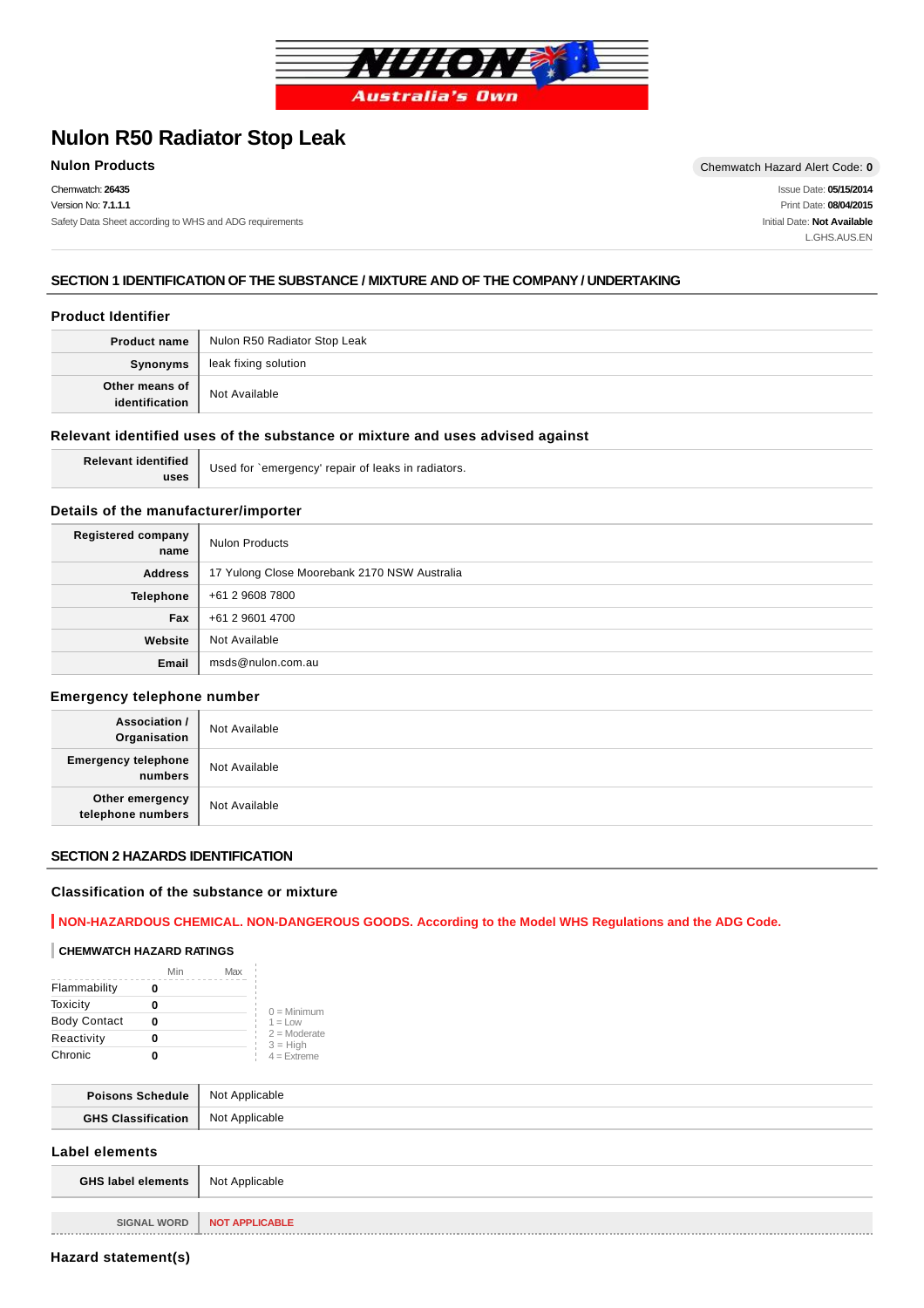## **Precautionary statement(s) Prevention**

#### **Precautionary statement(s) Response**

**Precautionary statement(s) Storage**

**Precautionary statement(s) Disposal**

#### **SECTION 3 COMPOSITION / INFORMATION ON INGREDIENTS**

#### **Substances**

See section below for composition of Mixtures

#### **Mixtures**

| <b>CAS No</b>                                                                         | %[weight] | <b>Name</b>                                     |
|---------------------------------------------------------------------------------------|-----------|-------------------------------------------------|
| $107 - 21 - 1$                                                                        | $2 - 3$   | ethylene glycol                                 |
| Not Available                                                                         | $10 - 30$ | performance additives                           |
| 7732-18-5                                                                             | >60       | water                                           |
| Not Available                                                                         | NotSpec.  | NOTE: Manufacturer has supplied full ingredient |
| Not Available                                                                         | NotSpec.  | information for CHEMWATCH assessment.           |
| NOTE: Manufacturer has supplied full ingredient information for CHEMWATCH assessment. |           |                                                 |

The specific chemical identity and/or exact percentage (concentration) of composition has been withheld as a trade secret.

#### **SECTION 4 FIRST AID MEASURES**

#### **Description of first aid measures**

| <b>Eye Contact</b>  | If this product comes in contact with eyes:<br>▶ Wash out immediately with water.<br>If irritation continues, seek medical attention.<br>► Removal of contact lenses after an eye injury should only be undertaken by skilled personnel. |
|---------------------|------------------------------------------------------------------------------------------------------------------------------------------------------------------------------------------------------------------------------------------|
| <b>Skin Contact</b> | If skin or hair contact occurs:<br>Flush skin and hair with running water (and soap if available).<br>▶ Seek medical attention in event of irritation.                                                                                   |
| Inhalation          | If fumes, aerosols or combustion products are inhaled remove from contaminated area.<br>• Other measures are usually unnecessary.                                                                                                        |
| Ingestion           | $\triangleright$ Immediately give a glass of water.<br>First aid is not generally required. If in doubt, contact a Poisons Information Centre or a doctor.                                                                               |

#### **Indication of any immediate medical attention and special treatment needed**

Treat symptomatically.

- For acute or short term repeated exposures to ethylene glycol:
- Early treatment of ingestion is important. Ensure emesis is satisfactory.
- Test and correct for metabolic acidosis and hypocalcaemia.
- Apply sustained diuresis when possible with hypertonic mannitol.
- Evaluate renal status and begin haemodialysis if indicated. [I.L.O]
- Rapid absorption is an indication that emesis or lavage is effective only in the first few hours. Cathartics and charcoal are generally not effective.
- Correct acidosis, fluid/electrolyte balance and respiratory depression in the usual manner. Systemic acidosis (below 7.2) can be treated with intravenous sodium bicarbonate solution.
- Ethanol therapy prolongs the half-life of ethylene glycol and reduces the formation of toxic metabolites.
- Pyridoxine and thiamine are cofactors for ethylene glycol metabolism and should be given (50 to 100 mg respectively) intramuscularly, four times per day for 2 days.
- Magnesium is also a cofactor and should be replenished. The status of 4-methylpyrazole, in the treatment regime, is still uncertain. For clearance of the material and its metabolites, haemodialysis is much superior to peritoneal dialysis.
	- [Ellenhorn and Barceloux: Medical Toxicology]

It has been suggested that there is a need for establishing a new biological exposure limit before a workshift that is clearly below 100 mmol ethoxy-acetic acids per mole creatinine in morning urine of people occupationally exposed to ethylene glycol ethers. This arises from the finding that an increase in urinary stones may be associated with such exposures.

Laitinen J., et al: Occupational & Environmental Medicine 1996; 53, 595-600

## **SECTION 5 FIREFIGHTING MEASURES**

#### **Extinguishing media**

The product contains a substantial proportion of water, therefore there are no restrictions on the type of extinguishing media which may be used. Choice of extinguishing media should take into account surrounding areas. Though the material is non-combustible, evaporation of water from the mixture, caused by the heat of nearby fire, may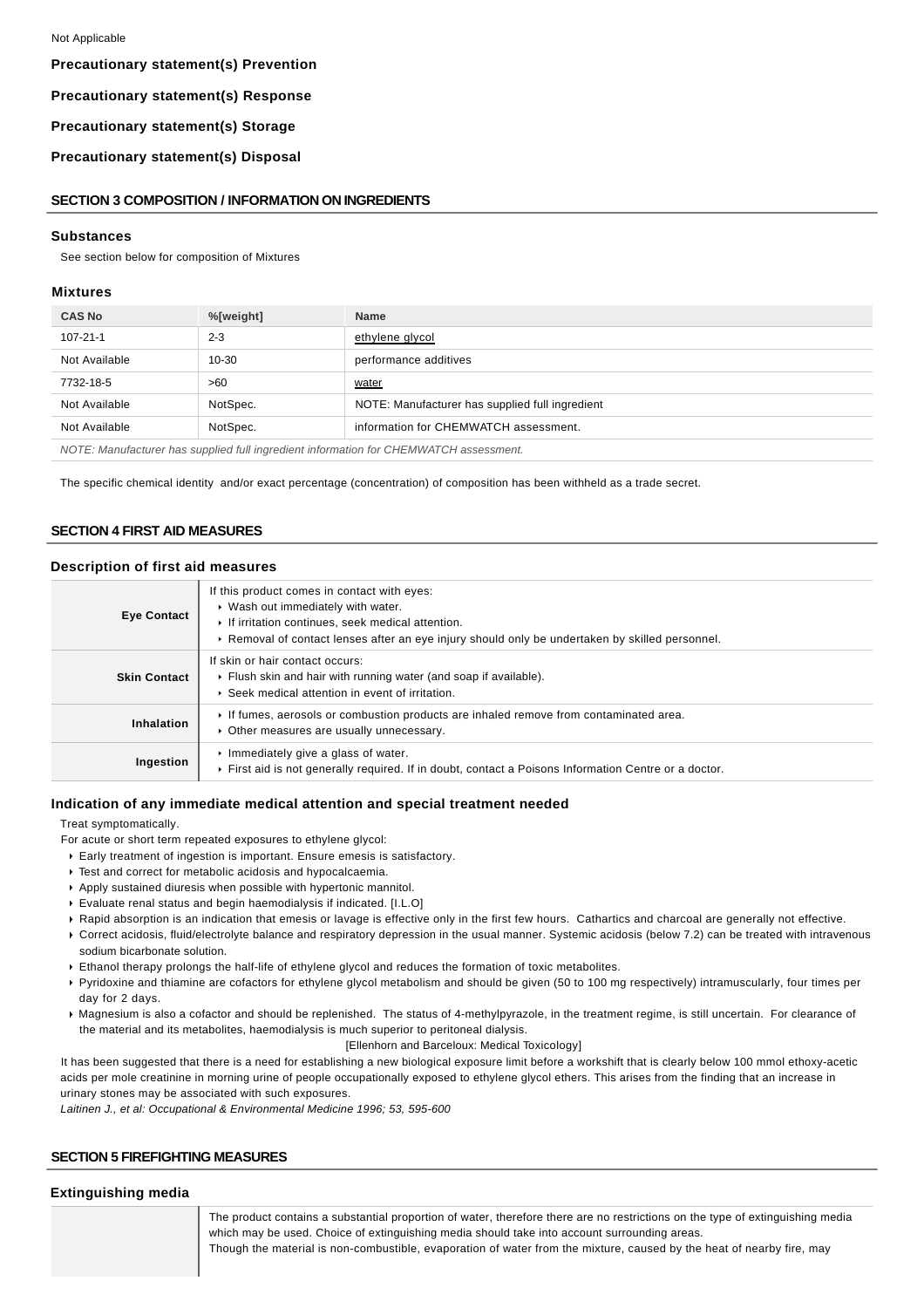| produce floating layers of combustible substances.<br>In such an event consider: |
|----------------------------------------------------------------------------------|
| $\cdot$ foam.                                                                    |
| $\cdot$ dry chemical powder.                                                     |
| carbon dioxide.                                                                  |

## **Special hazards arising from the substrate or mixture**

**Fire Incompatibility** None known.

| <b>Advice for firefighters</b> |                                                                                                                                                                                                                                                                                                                                                                                                                                                                                                                                                                           |  |
|--------------------------------|---------------------------------------------------------------------------------------------------------------------------------------------------------------------------------------------------------------------------------------------------------------------------------------------------------------------------------------------------------------------------------------------------------------------------------------------------------------------------------------------------------------------------------------------------------------------------|--|
| <b>Fire Fighting</b>           | Alert Fire Brigade and tell them location and nature of hazard.<br>$\triangleright$ Wear breathing apparatus plus protective gloves in the event of a fire.<br>▶ Prevent, by any means available, spillage from entering drains or water courses.<br>▶ Use fire fighting procedures suitable for surrounding area.<br>DO NOT approach containers suspected to be hot.<br>► Cool fire exposed containers with water spray from a protected location.<br>If safe to do so, remove containers from path of fire.<br>Equipment should be thoroughly decontaminated after use. |  |
| <b>Fire/Explosion Hazard</b>   | $\triangleright$ Non combustible.<br>• Not considered to be a significant fire risk.<br>Expansion or decomposition on heating may lead to violent rupture of containers.<br>► Decomposes on heating and may produce toxic fumes of carbon monoxide (CO).<br>May emit acrid smoke.<br>, carbon dioxide (CO2) other pyrolysis products typical of burning organic materialMay emit poisonous fumes.                                                                                                                                                                         |  |

## **SECTION 6 ACCIDENTAL RELEASE MEASURES**

## **Personal precautions, protective equipment and emergency procedures**

| <b>Minor Spills</b> | Clean up all spills immediately.<br>Avoid breathing vapours and contact with skin and eyes.<br>$\triangleright$ Control personal contact with the substance, by using protective equipment.<br>Contain and absorb spill with sand, earth, inert material or vermiculite.<br>$\cdot$ Wipe up.<br>• Place in a suitable, labelled container for waste disposal.                                                                                                                                                                                                                                                                                                                                                                                                                                                                                    |
|---------------------|--------------------------------------------------------------------------------------------------------------------------------------------------------------------------------------------------------------------------------------------------------------------------------------------------------------------------------------------------------------------------------------------------------------------------------------------------------------------------------------------------------------------------------------------------------------------------------------------------------------------------------------------------------------------------------------------------------------------------------------------------------------------------------------------------------------------------------------------------|
| <b>Major Spills</b> | Moderate hazard.<br>• Clear area of personnel and move upwind.<br>Alert Fire Brigade and tell them location and nature of hazard.<br>• Wear breathing apparatus plus protective gloves.<br>▶ Prevent, by any means available, spillage from entering drains or water course.<br>Stop leak if safe to do so.<br>• Contain spill with sand, earth or vermiculite.<br>• Collect recoverable product into labelled containers for recycling.<br>• Neutralise/decontaminate residue (see Section 13 for specific agent).<br>• Collect solid residues and seal in labelled drums for disposal.<br>• Wash area and prevent runoff into drains.<br>After clean up operations, decontaminate and launder all protective clothing and equipment before storing and re-using.<br>If contamination of drains or waterways occurs, advise emergency services. |
|                     | Personal Protective Equipment advice is contained in Section 8 of the MSDS.                                                                                                                                                                                                                                                                                                                                                                                                                                                                                                                                                                                                                                                                                                                                                                      |

## **SECTION 7 HANDLING AND STORAGE**

## **Precautions for safe handling**

| Avoid all personal contact, including inhalation.<br>• Wear protective clothing when risk of exposure occurs.<br>▶ Use in a well-ventilated area.<br>▶ Prevent concentration in hollows and sumps.<br>DO NOT enter confined spaces until atmosphere has been checked.<br>DO NOT allow material to contact humans, exposed food or food utensils.<br>Avoid contact with incompatible materials.<br>V When handling, DO NOT eat, drink or smoke.<br>▶ Keep containers securely sealed when not in use.<br>Avoid physical damage to containers.<br>Always wash hands with soap and water after handling.<br>► Work clothes should be laundered separately. Launder contaminated clothing before re-use.<br>Use good occupational work practice.<br>▶ Observe manufacturer's storage and handling recommendations contained within this MSDS.<br>► Atmosphere should be regularly checked against established exposure standards to ensure safe working conditions are<br>maintained. |
|-----------------------------------------------------------------------------------------------------------------------------------------------------------------------------------------------------------------------------------------------------------------------------------------------------------------------------------------------------------------------------------------------------------------------------------------------------------------------------------------------------------------------------------------------------------------------------------------------------------------------------------------------------------------------------------------------------------------------------------------------------------------------------------------------------------------------------------------------------------------------------------------------------------------------------------------------------------------------------------|
| Store in original containers.<br>▶ Keep containers securely sealed.<br>Store in a cool, dry, well-ventilated area.                                                                                                                                                                                                                                                                                                                                                                                                                                                                                                                                                                                                                                                                                                                                                                                                                                                                |
|                                                                                                                                                                                                                                                                                                                                                                                                                                                                                                                                                                                                                                                                                                                                                                                                                                                                                                                                                                                   |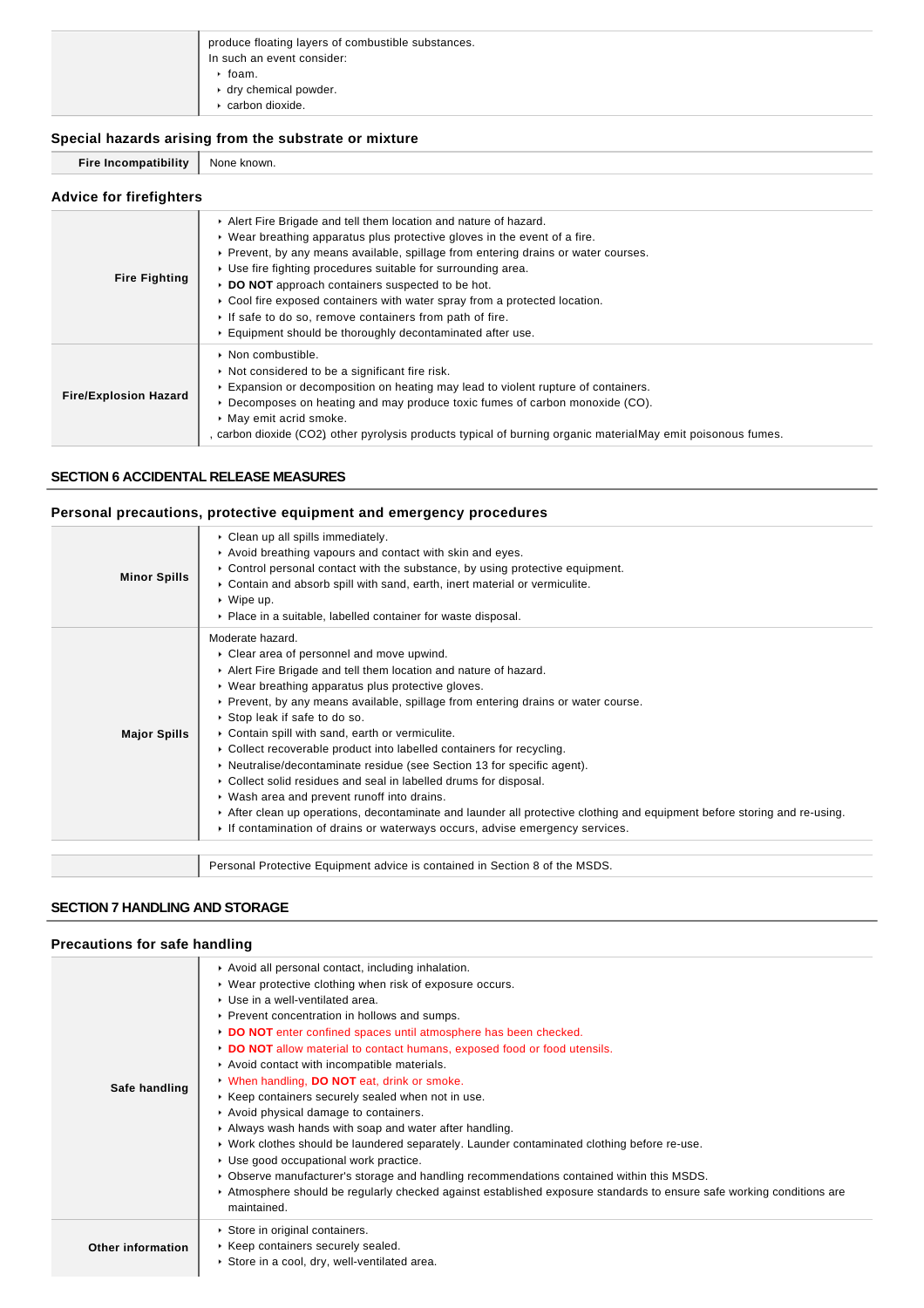| Store away from incompatible materials and foodstuff containers.<br>$\blacktriangleright$ Protect containers against physical damage and check regularly for leaks. |
|---------------------------------------------------------------------------------------------------------------------------------------------------------------------|
| • Observe manufacturer's storage and handling recommendations contained within this MSDS.                                                                           |
| Conditions for safe storage including any incompatibilities                                                                                                         |

| Conditions for safe storage, including any incompatibilities |                                                                                                                                                             |  |
|--------------------------------------------------------------|-------------------------------------------------------------------------------------------------------------------------------------------------------------|--|
| Suitable container                                           | • Polyethylene or polypropylene container.<br>▶ Packing as recommended by manufacturer.<br>• Check all containers are clearly labelled and free from leaks. |  |
| <b>Storage</b><br>incompatibility                            | None known                                                                                                                                                  |  |

## **SECTION 8 EXPOSURE CONTROLS / PERSONAL PROTECTION**

## **Control parameters**

# **OCCUPATIONAL EXPOSURE LIMITS (OEL)**

## **INGREDIENT DATA**

| <b>Source</b>      | <b>Ingredient</b> | <b>Material name</b>          | <b>TWA</b>       | <b>STEL</b>   | Peak      | <b>Notes</b> |
|--------------------|-------------------|-------------------------------|------------------|---------------|-----------|--------------|
| Australia Exposure | ethvlene          | Ethylene glycol (particulate) | 10 mg/m3 / 52    | 104 mg/m $3/$ | Not       | <b>Sk</b>    |
| Standards          | glycol            | Ethylene glycol (vapour)      | $mq/m3 / 20$ ppm | 40 ppm        | Available |              |

## **EMERGENCY LIMITS**

| Ingredient                                            | <b>Material name</b>        | TEEL-1 |               | TEEL-2              | TEEL-3 |
|-------------------------------------------------------|-----------------------------|--------|---------------|---------------------|--------|
| ethylene glycol                                       | Ethylene glycol<br>$10$ ppm |        |               | 40 ppm              | 60 ppm |
|                                                       |                             |        |               |                     |        |
| Ingredient                                            | <b>Original IDLH</b>        |        |               | <b>Revised IDLH</b> |        |
| ethylene glycol                                       | Not Available               |        | Not Available |                     |        |
| performance additives                                 | Not Available               |        | Not Available |                     |        |
| water                                                 | Not Available               |        | Not Available |                     |        |
| NOTE: Manufacturer<br>has supplied full<br>ingredient | Not Available               |        | Not Available |                     |        |

Not Available Not Available

## **MATERIAL DATA**

information for CHEMWATCH assessment.

## **Exposure controls**

|                                     | Engineering controls are used to remove a hazard or place a barrier between the worker and the hazard. Well-designed<br>engineering controls can be highly effective in protecting workers and will typically be independent of worker interactions to<br>provide this high level of protection.<br>The basic types of engineering controls are:<br>Process controls which involve changing the way a job activity or process is done to reduce the risk.<br>Enclosure and/or isolation of emission source which keeps a selected hazard "physically" away from the worker and<br>ventilation that strategically "adds" and "removes" air in the work environment. Ventilation can remove or dilute an air<br>contaminant if designed properly. The design of a ventilation system must match the particular process and chemical or<br>contaminant in use.<br>Employers may need to use multiple types of controls to prevent employee overexposure.<br>General exhaust is adequate under normal operating conditions. If risk of overexposure exists, wear SAA approved respirator.<br>Correct fit is essential to obtain adequate protection. Provide adequate ventilation in warehouse or closed storage areas. Air<br>contaminants generated in the workplace possess varying "escape" velocities which, in turn, determine the "capture"<br>velocities" of fresh circulating air required to effectively remove the contaminant. |                                       |  |  |
|-------------------------------------|----------------------------------------------------------------------------------------------------------------------------------------------------------------------------------------------------------------------------------------------------------------------------------------------------------------------------------------------------------------------------------------------------------------------------------------------------------------------------------------------------------------------------------------------------------------------------------------------------------------------------------------------------------------------------------------------------------------------------------------------------------------------------------------------------------------------------------------------------------------------------------------------------------------------------------------------------------------------------------------------------------------------------------------------------------------------------------------------------------------------------------------------------------------------------------------------------------------------------------------------------------------------------------------------------------------------------------------------------------------------------------------------------------------------------------------|---------------------------------------|--|--|
| Appropriate<br>engineering controls | Type of Contaminant:                                                                                                                                                                                                                                                                                                                                                                                                                                                                                                                                                                                                                                                                                                                                                                                                                                                                                                                                                                                                                                                                                                                                                                                                                                                                                                                                                                                                                   | Air Speed:                            |  |  |
|                                     | solvent, vapours, degreasing etc., evaporating from tank (in still air)                                                                                                                                                                                                                                                                                                                                                                                                                                                                                                                                                                                                                                                                                                                                                                                                                                                                                                                                                                                                                                                                                                                                                                                                                                                                                                                                                                | $0.25 - 0.5$ m/s<br>$(50-100)$ f/min) |  |  |
|                                     | aerosols, fumes from pouring operations, intermittent container filling, low speed conveyer transfers,<br>welding, spray drift, plating acid fumes, pickling (released at low velocity into zone of active<br>generation)                                                                                                                                                                                                                                                                                                                                                                                                                                                                                                                                                                                                                                                                                                                                                                                                                                                                                                                                                                                                                                                                                                                                                                                                              | $0.5 - 1$ m/s<br>(100-200 f/min.)     |  |  |
|                                     | direct spray, spray painting in shallow booths, drum filling, conveyer loading, crusher dusts, gas<br>discharge (active generation into zone of rapid air motion)                                                                                                                                                                                                                                                                                                                                                                                                                                                                                                                                                                                                                                                                                                                                                                                                                                                                                                                                                                                                                                                                                                                                                                                                                                                                      | $1 - 2.5$ m/s<br>(200-500 f/min)      |  |  |
|                                     | grinding, abrasive blasting, tumbling, high speed wheel generated dusts (released at high initial velocity<br>into zone of very high rapid air motion).                                                                                                                                                                                                                                                                                                                                                                                                                                                                                                                                                                                                                                                                                                                                                                                                                                                                                                                                                                                                                                                                                                                                                                                                                                                                                | $2.5 - 10$ m/s<br>(500-2000 f/min.)   |  |  |
|                                     | Within each range the appropriate value depends on:                                                                                                                                                                                                                                                                                                                                                                                                                                                                                                                                                                                                                                                                                                                                                                                                                                                                                                                                                                                                                                                                                                                                                                                                                                                                                                                                                                                    |                                       |  |  |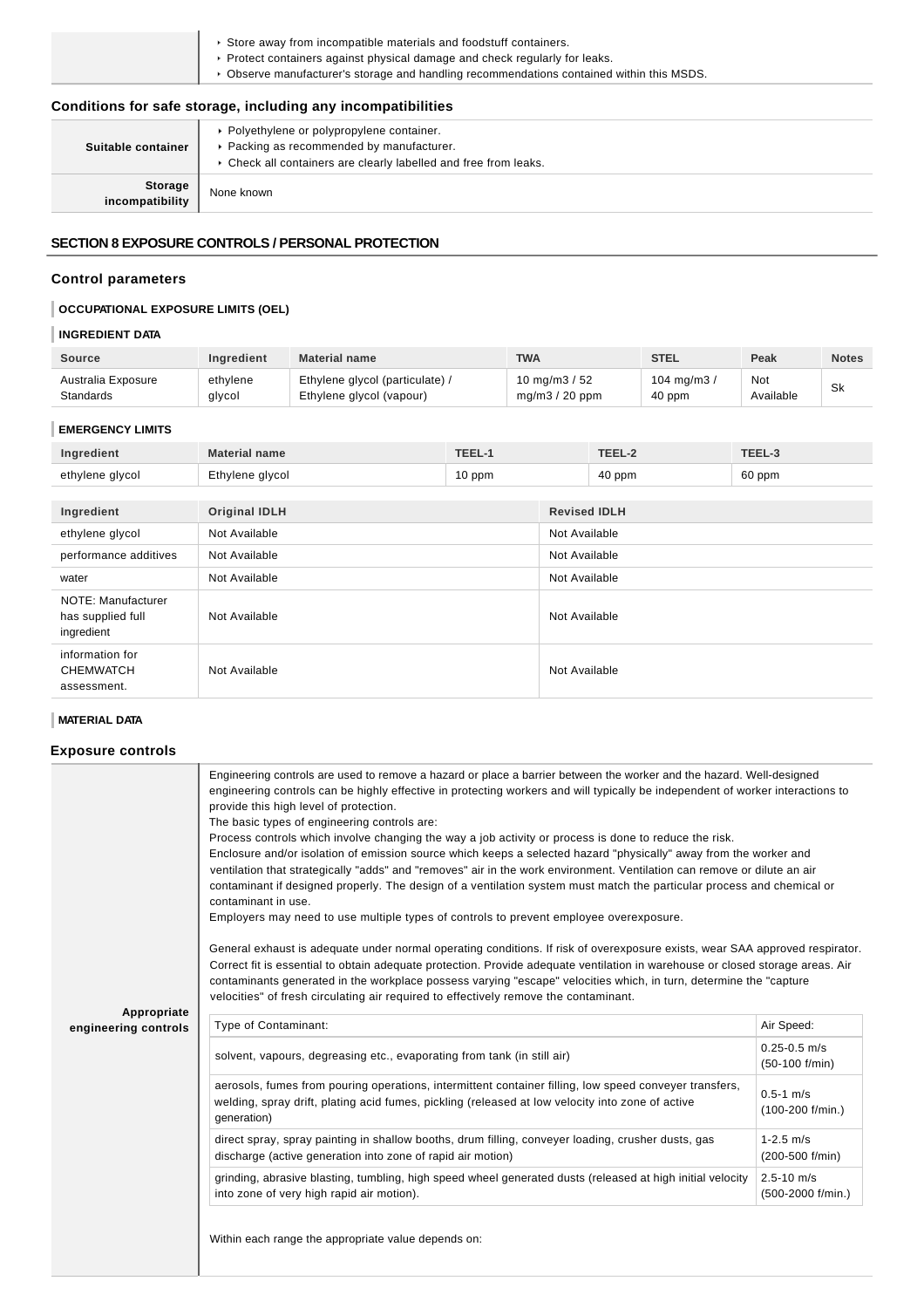|                            | Lower end of the range                                                                                                                                                                                                                                                                                                                                                                                                                                                                                                                                                                                                                                                                                                                                                                                                                                                                                                                                                                                                                                                                                                                                                                                                                                                                                                                                                                                                                                                                                                                                                                                                                                                                                                                                                                              | Upper end of the range             |  |
|----------------------------|-----------------------------------------------------------------------------------------------------------------------------------------------------------------------------------------------------------------------------------------------------------------------------------------------------------------------------------------------------------------------------------------------------------------------------------------------------------------------------------------------------------------------------------------------------------------------------------------------------------------------------------------------------------------------------------------------------------------------------------------------------------------------------------------------------------------------------------------------------------------------------------------------------------------------------------------------------------------------------------------------------------------------------------------------------------------------------------------------------------------------------------------------------------------------------------------------------------------------------------------------------------------------------------------------------------------------------------------------------------------------------------------------------------------------------------------------------------------------------------------------------------------------------------------------------------------------------------------------------------------------------------------------------------------------------------------------------------------------------------------------------------------------------------------------------|------------------------------------|--|
|                            | 1: Room air currents minimal or favourable to capture                                                                                                                                                                                                                                                                                                                                                                                                                                                                                                                                                                                                                                                                                                                                                                                                                                                                                                                                                                                                                                                                                                                                                                                                                                                                                                                                                                                                                                                                                                                                                                                                                                                                                                                                               | 1: Disturbing room air currents    |  |
|                            | 2: Contaminants of low toxicity or of nuisance value only                                                                                                                                                                                                                                                                                                                                                                                                                                                                                                                                                                                                                                                                                                                                                                                                                                                                                                                                                                                                                                                                                                                                                                                                                                                                                                                                                                                                                                                                                                                                                                                                                                                                                                                                           | 2: Contaminants of high toxicity   |  |
|                            | 3: Intermittent, low production.                                                                                                                                                                                                                                                                                                                                                                                                                                                                                                                                                                                                                                                                                                                                                                                                                                                                                                                                                                                                                                                                                                                                                                                                                                                                                                                                                                                                                                                                                                                                                                                                                                                                                                                                                                    | 3: High production, heavy use      |  |
|                            | 4: Large hood or large air mass in motion                                                                                                                                                                                                                                                                                                                                                                                                                                                                                                                                                                                                                                                                                                                                                                                                                                                                                                                                                                                                                                                                                                                                                                                                                                                                                                                                                                                                                                                                                                                                                                                                                                                                                                                                                           | 4: Small hood - local control only |  |
|                            |                                                                                                                                                                                                                                                                                                                                                                                                                                                                                                                                                                                                                                                                                                                                                                                                                                                                                                                                                                                                                                                                                                                                                                                                                                                                                                                                                                                                                                                                                                                                                                                                                                                                                                                                                                                                     |                                    |  |
|                            | Simple theory shows that air velocity falls rapidly with distance away from the opening of a simple extraction pipe. Velocity<br>generally decreases with the square of distance from the extraction point (in simple cases). Therefore the air speed at the<br>extraction point should be adjusted, accordingly, after reference to distance from the contaminating source. The air velocity<br>at the extraction fan, for example, should be a minimum of 1-2 m/s (200-400 f/min.) for extraction of solvents generated in a<br>tank 2 meters distant from the extraction point. Other mechanical considerations, producing performance deficits within the<br>extraction apparatus, make it essential that theoretical air velocities are multiplied by factors of 10 or more when extraction<br>systems are installed or used.                                                                                                                                                                                                                                                                                                                                                                                                                                                                                                                                                                                                                                                                                                                                                                                                                                                                                                                                                                  |                                    |  |
| <b>Personal protection</b> |                                                                                                                                                                                                                                                                                                                                                                                                                                                                                                                                                                                                                                                                                                                                                                                                                                                                                                                                                                                                                                                                                                                                                                                                                                                                                                                                                                                                                                                                                                                                                                                                                                                                                                                                                                                                     |                                    |  |
| Eye and face<br>protection | Safety glasses with side shields<br>Chemical goggles.<br>► Contact lenses may pose a special hazard; soft contact lenses may absorb and concentrate irritants. A written policy<br>document, describing the wearing of lenses or restrictions on use, should be created for each workplace or task. This should<br>include a review of lens absorption and adsorption for the class of chemicals in use and an account of injury experience.<br>Medical and first-aid personnel should be trained in their removal and suitable equipment should be readily available. In the<br>event of chemical exposure, begin eye irrigation immediately and remove contact lens as soon as practicable. Lens should<br>be removed at the first signs of eye redness or irritation - lens should be removed in a clean environment only after<br>workers have washed hands thoroughly. [CDC NIOSH Current Intelligence Bulletin 59], [AS/NZS 1336 or national<br>equivalent]                                                                                                                                                                                                                                                                                                                                                                                                                                                                                                                                                                                                                                                                                                                                                                                                                                   |                                    |  |
|                            | See Hand protection below                                                                                                                                                                                                                                                                                                                                                                                                                                                                                                                                                                                                                                                                                                                                                                                                                                                                                                                                                                                                                                                                                                                                                                                                                                                                                                                                                                                                                                                                                                                                                                                                                                                                                                                                                                           |                                    |  |
| <b>Skin protection</b>     |                                                                                                                                                                                                                                                                                                                                                                                                                                                                                                                                                                                                                                                                                                                                                                                                                                                                                                                                                                                                                                                                                                                                                                                                                                                                                                                                                                                                                                                                                                                                                                                                                                                                                                                                                                                                     |                                    |  |
| Hands/feet protection      | The selection of suitable gloves does not only depend on the material, but also on further marks of quality which vary from<br>manufacturer to manufacturer. Where the chemical is a preparation of several substances, the resistance of the glove<br>material can not be calculated in advance and has therefore to be checked prior to the application.<br>The exact break through time for substances has to be obtained from the manufacturer of the protective gloves and has to<br>be observed when making a final choice.<br>Suitability and durability of glove type is dependent on usage. Important factors in the selection of gloves include:<br>Firequency and duration of contact,<br>• chemical resistance of glove material,<br>▶ glove thickness and<br>$\cdot$ dexterity<br>Select gloves tested to a relevant standard (e.g. Europe EN 374, US F739, AS/NZS 2161.1 or national equivalent).<br>▶ When prolonged or frequently repeated contact may occur, a glove with a protection class of 5 or higher (breakthrough time<br>greater than 240 minutes according to EN 374, AS/NZS 2161.10.1 or national equivalent) is recommended.<br>▶ When only brief contact is expected, a glove with a protection class of 3 or higher (breakthrough time greater than 60<br>minutes according to EN 374, AS/NZS 2161.10.1 or national equivalent) is recommended.<br>▶ Some glove polymer types are less affected by movement and this should be taken into account when considering gloves<br>for long-term use.<br>Contaminated gloves should be replaced.<br>Gloves must only be worn on clean hands. After using gloves, hands should be washed and dried thoroughly. Application of a<br>non-perfumed moisturiser is recommended.<br>▶ Wear chemical protective gloves, e.g. PVC. |                                    |  |
|                            | ▶ Wear safety footwear or safety gumboots, e.g. Rubber                                                                                                                                                                                                                                                                                                                                                                                                                                                                                                                                                                                                                                                                                                                                                                                                                                                                                                                                                                                                                                                                                                                                                                                                                                                                                                                                                                                                                                                                                                                                                                                                                                                                                                                                              |                                    |  |
| <b>Body protection</b>     | See Other protection below                                                                                                                                                                                                                                                                                                                                                                                                                                                                                                                                                                                                                                                                                                                                                                                                                                                                                                                                                                                                                                                                                                                                                                                                                                                                                                                                                                                                                                                                                                                                                                                                                                                                                                                                                                          |                                    |  |
| Other protection           | ▶ Overalls.<br>▶ P.V.C. apron.<br>▶ Barrier cream.<br>▶ Skin cleansing cream.<br>▶ Eye wash unit.                                                                                                                                                                                                                                                                                                                                                                                                                                                                                                                                                                                                                                                                                                                                                                                                                                                                                                                                                                                                                                                                                                                                                                                                                                                                                                                                                                                                                                                                                                                                                                                                                                                                                                   |                                    |  |

## **Recommended material(s)**

#### **GLOVE SELECTION INDEX**

Glove selection is based on a modified presentation of the:

 **"Forsberg Clothing Performance Index".**

 The effect(s) of the following substance(s) are taken into account in the **computer-generated** selection:

Nulon R50 Radiator Stop Leak

| Material       | CPI |
|----------------|-----|
| NEOPRENE       | А   |
| NATURAL RUBBER |     |

## **Respiratory protection**

Type A-P Filter of sufficient capacity. (AS/NZS 1716 & 1715, EN 143:2000 & 149:2001, ANSI Z88 or national equivalent)

Where the concentration of gas/particulates in the breathing zone, approaches or exceeds the "Exposure Standard" (or ES), respiratory protection is required.

Degree of protection varies with both face-piece and Class of filter; the nature of protection varies with Type of filter.

| Required                 |                  |                  |                    |
|--------------------------|------------------|------------------|--------------------|
| <b>Minimum</b>           | <b>Half-Face</b> | <b>Full-Face</b> | <b>Powered Air</b> |
| <b>Protection Factor</b> | Respirator       | Respirator       | Respirator         |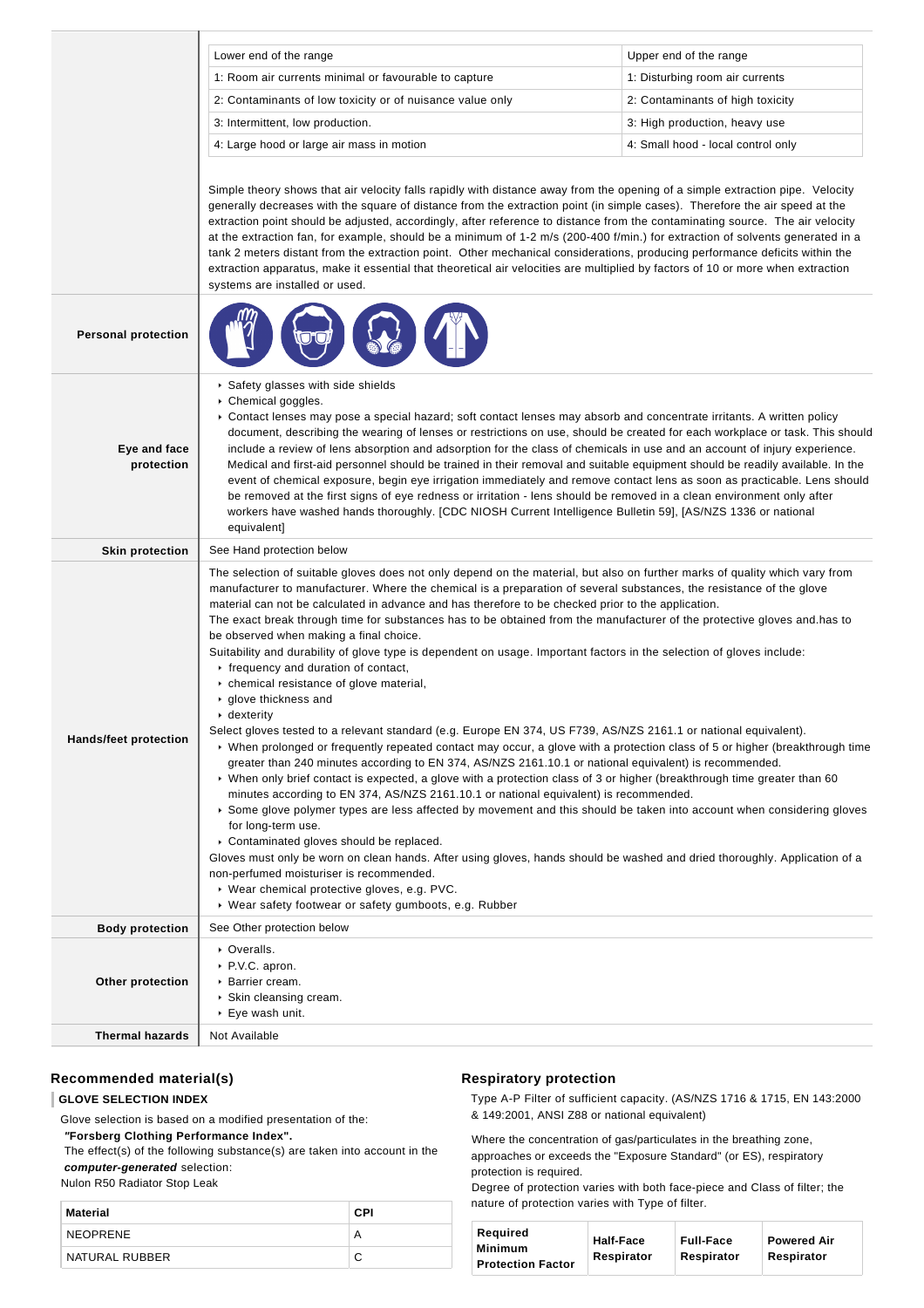| <b>PVA</b> |        |
|------------|--------|
| ##ethylene | glycol |

\* CPI - Chemwatch Performance Index

#### A: Best Selection

B: Satisfactory; may degrade after 4 hours continuous immersion

C: Poor to Dangerous Choice for other than short term immersion **NOTE**: As a series of factors will influence the actual performance of the glove, a final selection must be based on detailed observation. - \* Where the glove is to be used on a short term, casual or infrequent basis, factors such as "feel" or convenience (e.g. disposability), may

dictate a choice of gloves which might otherwise be unsuitable following long-term or frequent use. A qualified practitioner should be consulted.

#### **SECTION 9 PHYSICAL AND CHEMICAL PROPERTIES**

## **Information on basic physical and chemical properties**

**Appearance** Green slightly viscous liquid; miscible with water.

| up to $5 \times ES$  | A-AUS / Class<br>1 P <sub>2</sub> | $\overline{\phantom{a}}$ | A-PAPR-AUS /<br>Class 1 P <sub>2</sub> |
|----------------------|-----------------------------------|--------------------------|----------------------------------------|
| up to $25 \times ES$ | Air-line*                         | A-2 P2                   | A-PAPR-2 P2                            |
| up to $50 \times ES$ | $\overline{\phantom{0}}$          | $A-3P2$                  |                                        |
| $50+ x ES$           | $\overline{\phantom{0}}$          | Air-line**               | -                                      |

^ - Full-face

A(All classes) = Organic vapours, B AUS or B1 = Acid gasses, B2 = Acid gas or hydrogen cyanide(HCN), B3 = Acid gas or hydrogen cyanide(HCN),  $E =$  Sulfur dioxide(SO2), G = Agricultural chemicals, K = Ammonia(NH3),  $Hg =$  Mercury, NO = Oxides of nitrogen, MB = Methyl bromide, AX = Low boiling point organic compounds(below 65 degC)

| <b>Appearance</b>                               |                |                                                    |                |
|-------------------------------------------------|----------------|----------------------------------------------------|----------------|
|                                                 |                |                                                    |                |
| <b>Physical state</b>                           | Liquid         | <b>Relative density</b><br>(Water = $1$ )          | Not Available  |
| Odour                                           | Not Available  | <b>Partition coefficient</b><br>n-octanol / water  | Not Available  |
| <b>Odour threshold</b>                          | Not Available  | Auto-ignition<br>temperature (°C)                  | Not Applicable |
| pH (as supplied)                                | 9.14           | Decomposition<br>temperature                       | Not Available  |
| Melting point /<br>freezing point (°C)          | Not Available  | <b>Viscosity (cSt)</b>                             | Not Available  |
| Initial boiling point<br>and boiling range (°C) | Not Available  | <b>Molecular weight</b><br>(q/mol)                 | Not Applicable |
| Flash point (°C)                                | Not Applicable | <b>Taste</b>                                       | Not Available  |
| <b>Evaporation rate</b>                         | As for water.  | <b>Explosive properties</b>                        | Not Available  |
| Flammability                                    | Not Applicable | <b>Oxidising properties</b>                        | Not Available  |
| <b>Upper Explosive Limit</b><br>(%)             | Not Applicable | <b>Surface Tension</b><br>(dyn/cm or mN/m)         | Not Available  |
| <b>Lower Explosive Limit</b><br>$(\%)$          | Not Applicable | <b>Volatile Component</b><br>$(% \mathcal{L}_{0})$ | >60            |
| Vapour pressure (kPa)                           | As for water.  | Gas group                                          | Not Available  |
| Solubility in water<br>(g/L)                    | Miscible       | pH as a solution (1%)                              | Not Available  |
| Vapour density (Air =<br>1)                     | As for water.  | VOC g/L                                            | Not Available  |

#### **SECTION 10 STABILITY AND REACTIVITY**

| Reactivity                                    | See section 7                                                                                                                        |
|-----------------------------------------------|--------------------------------------------------------------------------------------------------------------------------------------|
| <b>Chemical stability</b>                     | • Unstable in the presence of incompatible materials.<br>▶ Product is considered stable.<br>Hazardous polymerisation will not occur. |
| Possibility of<br>hazardous reactions         | See section 7                                                                                                                        |
| <b>Conditions to avoid</b>                    | See section 7                                                                                                                        |
| Incompatible materials                        | See section 7                                                                                                                        |
| <b>Hazardous</b><br>decomposition<br>products | See section 5                                                                                                                        |

## **SECTION 11 TOXICOLOGICAL INFORMATION**

#### **Information on toxicological effects**

| <b>Inhaled</b> | The material is not thought to produce adverse health effects or irritation of the respiratory tract (as classified by EC<br>Directives using animal models). Nevertheless, good hygiene practice requires that exposure be kept to a minimum and that<br>suitable control measures be used in an occupational setting.<br>Inhalation hazard is increased at higher temperatures. |
|----------------|-----------------------------------------------------------------------------------------------------------------------------------------------------------------------------------------------------------------------------------------------------------------------------------------------------------------------------------------------------------------------------------|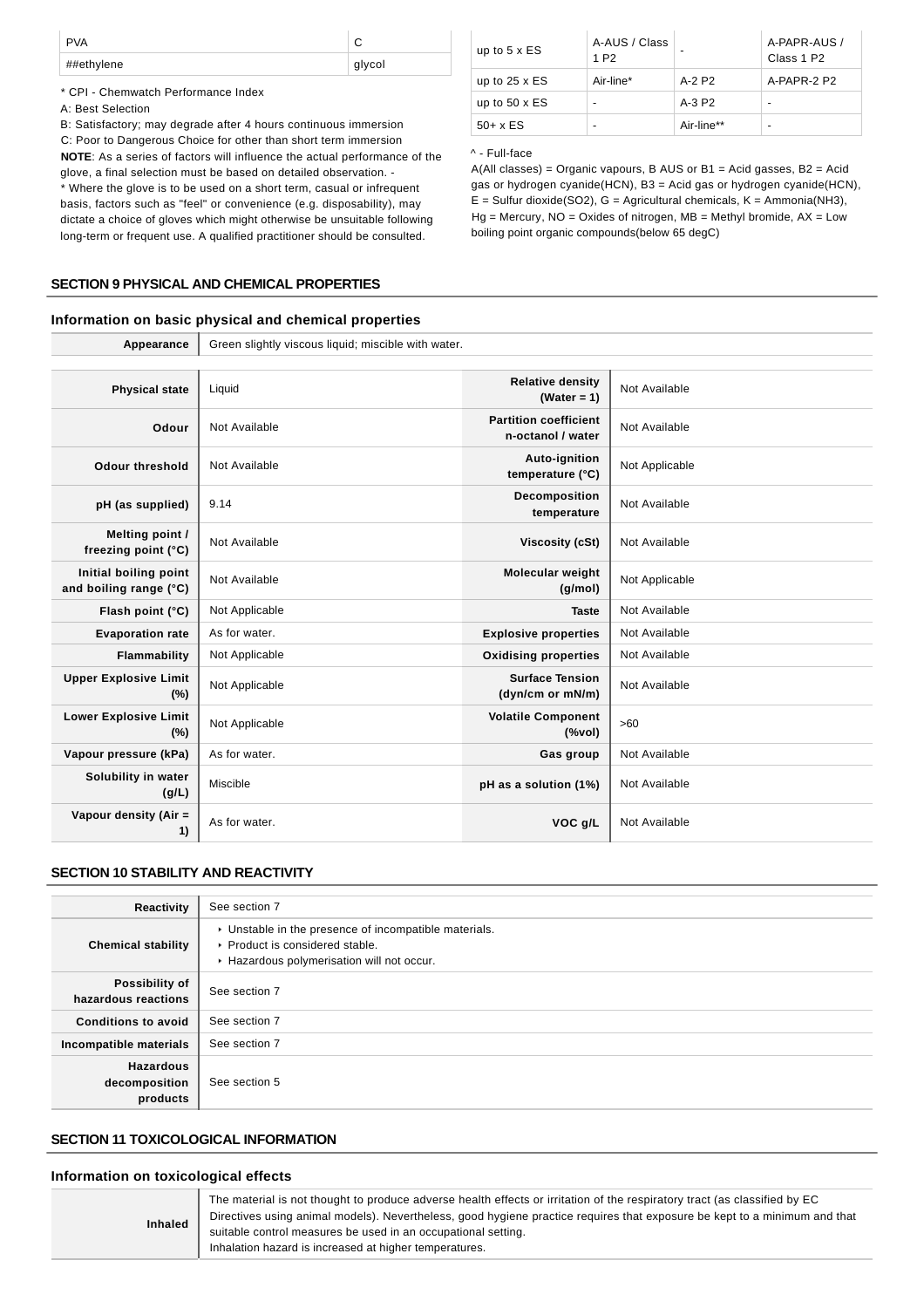| Ingestion           | The material has <b>NOT</b> been classified by EC Directives or other classification systems as "harmful by ingestion". This is<br>because of the lack of corroborating animal or human evidence. The material may still be damaging to the health of the<br>individual, following ingestion, especially where pre-existing organ (e.g liver, kidney) damage is evident. Present definitions of<br>harmful or toxic substances are generally based on doses producing mortality rather than those producing morbidity (disease,<br>ill-health). Gastrointestinal tract discomfort may produce nausea and vomiting. In an occupational setting however, ingestion<br>of insignificant quantities is not thought to be cause for concern.                                                                                                                                                                                                                                                                                                                                                 |
|---------------------|-----------------------------------------------------------------------------------------------------------------------------------------------------------------------------------------------------------------------------------------------------------------------------------------------------------------------------------------------------------------------------------------------------------------------------------------------------------------------------------------------------------------------------------------------------------------------------------------------------------------------------------------------------------------------------------------------------------------------------------------------------------------------------------------------------------------------------------------------------------------------------------------------------------------------------------------------------------------------------------------------------------------------------------------------------------------------------------------|
| <b>Skin Contact</b> | The material is not thought to produce adverse health effects or skin irritation following contact (as classified by EC<br>Directives using animal models). Nevertheless, good hygiene practice requires that exposure be kept to a minimum and that<br>suitable gloves be used in an occupational setting.<br>Open cuts, abraded or irritated skin should not be exposed to this material                                                                                                                                                                                                                                                                                                                                                                                                                                                                                                                                                                                                                                                                                              |
| Eye                 | Although the liquid is not thought to be an irritant (as classified by EC Directives), direct contact with the eye may produce<br>transient discomfort characterised by tearing or conjunctival redness (as with windburn).                                                                                                                                                                                                                                                                                                                                                                                                                                                                                                                                                                                                                                                                                                                                                                                                                                                             |
| Chronic             | Limited evidence suggests that repeated or long-term occupational exposure may produce cumulative health effects<br>involving organs or biochemical systems.<br>There is some evidence to provide a presumption that human exposure to the material may result in impaired fertility on the<br>basis of: some evidence in animal studies of impaired fertility in the absence of toxic effects, or evidence of impaired<br>fertility occurring at around the same dose levels as other toxic effects but which is not a secondary non-specific<br>consequence of other toxic effects.<br>There is some evidence that human exposure to the material may result in developmental toxicity. This evidence is based on<br>animal studies where effects have been observed in the absence of marked maternal toxicity, or at around the same dose<br>levels as other toxic effects but which are not secondary non-specific consequences of the other toxic effects.<br>Exposure to the material for prolonged periods may cause physical defects in the developing embryo (teratogenesis). |

| <b>Nulon R50 Radiator</b> | <b>TOXICITY</b>                                                                                                        | <b>IRRITATION</b>                   |
|---------------------------|------------------------------------------------------------------------------------------------------------------------|-------------------------------------|
| <b>Stop Leak</b>          | Not Available                                                                                                          | Not Available                       |
|                           | <b>TOXICITY</b>                                                                                                        | <b>IRRITATION</b>                   |
|                           | Dermal (rabbit) LD50: 9530 mg/kgD <sup>[2]</sup>                                                                       | Eye (rabbit): 100 mg/1h - mild      |
|                           | Inhalation (rat) LC50: 50.1 mg/L/8 $hr^{\left[2\right]}$                                                               | Eye (rabbit): $12 \text{ mg/m}3/3D$ |
| ethylene glycol           | Oral (rat) LD50: 4700 mg/kgd <sup>[2]</sup>                                                                            | Eye (rabbit): 1440mg/6h-moderate    |
|                           |                                                                                                                        | Eye (rabbit): 500 mg/24h - mild     |
|                           |                                                                                                                        | Skin (rabbit): 555 mg(open)-mild    |
| water                     | <b>TOXICITY</b>                                                                                                        | <b>IRRITATION</b>                   |
|                           | Oral (rat) LD50: >90000 mg/kg <sup>[2]</sup>                                                                           | Not Available                       |
| Legend:                   | 1. Value obtained from Europe ECHA Registered Substances - Acute toxicity 2.* Value obtained from manufacturer's msds. |                                     |

Unless otherwise specified data extracted from RTECS - Register of Toxic Effect of chemical Substances

#### For ethylene glycol:

Ethylene glycol is quickly and extensively absorbed through the gastrointestinal tract. Limited information suggests that it is also absorbed through the respiratory tract; dermal absorption is apparently slow. Following absorption, ethylene glycol is distributed throughout the body according to total body water. In most mammalian species, including humans, ethylene glycol is initially metabolised by alcohol.

dehydrogenase to form glycolaldehyde, which is rapidly converted to glycolic acid and glyoxal by aldehyde oxidase and aldehyde dehydrogenase. These metabolites are oxidised to glyoxylate; glyoxylate may be further metabolised to formic acid, oxalic acid, and glycine. Breakdown of both glycine and formic acid can generate CO2, which is one of the major elimination products of ethylene glycol. In addition to exhaled CO2, ethylene glycol is eliminated in the urine as both the parent compound and glycolic acid. Elimination of ethylene glycol from the plasma in both humans and laboratory animals is rapid after oral exposure; elimination half-lives are in the range of 1-4 hours in most species tested. **Respiratory Effects.** Respiratory system involvement occurs 12-24 hours after ingestion of sufficient amounts of ethylene glycol and is considered to be part of a second stage in ethylene glycol poisoning The symptoms include hyperventilation, shallow rapid breathing, and generalized pulmonary edema with calcium oxalate crystals occasionally

#### **ETHYLENE GLYCOL**

present in the lung parenchyma. Respiratory system involvement appears to be dose-dependent and occurs concomitantly with cardiovascular changes. Pulmonary infiltrates and other changes compatible with adult respiratory distress syndrome (ARDS) may characterise the second stage of ethylene glycol poisoning Pulmonary oedema can be secondary to cardiac failure, ARDS, or aspiration of gastric contents. Symptoms related to acidosis such as hyperpnea and tachypnea are frequently observed; however, major respiratory morbidities such as pulmonary edema and bronchopneumonia are relatively rare and usually only observed with extreme poisoning (e.g., in only 5 of 36 severely poisoned cases).

**Cardiovascular Effects.** Cardiovascular system involvement in humans occurs at the same time as respiratory system involvement, during the second phase of oral ethylene glycol poisoning, which is 12- 24 hours after acute exposure. The symptoms of cardiac involvement include tachycardia, ventricular gallop and cardiac enlargement. Ingestion of ethylene glycol may also cause hypertension or hypotension, which may progress to cardiogenic shock. Myocarditis has been observed at autopsy in cases of people who died following acute ingestion of ethylene glycol. As in the case of respiratory effects, cardiovascular involvement occurs with ingestion of relatively high doses of ethylene glycol. Nevertheless, circulatory disturbances are a rare occurrence, having been reported in only 8 of 36 severely poisoned cases.Therefore, it appears that acute exposure to high levels of ethylene glycol can cause serious cardiovascular effects in humans. The effects of a long-term, low-dose exposure are unknown.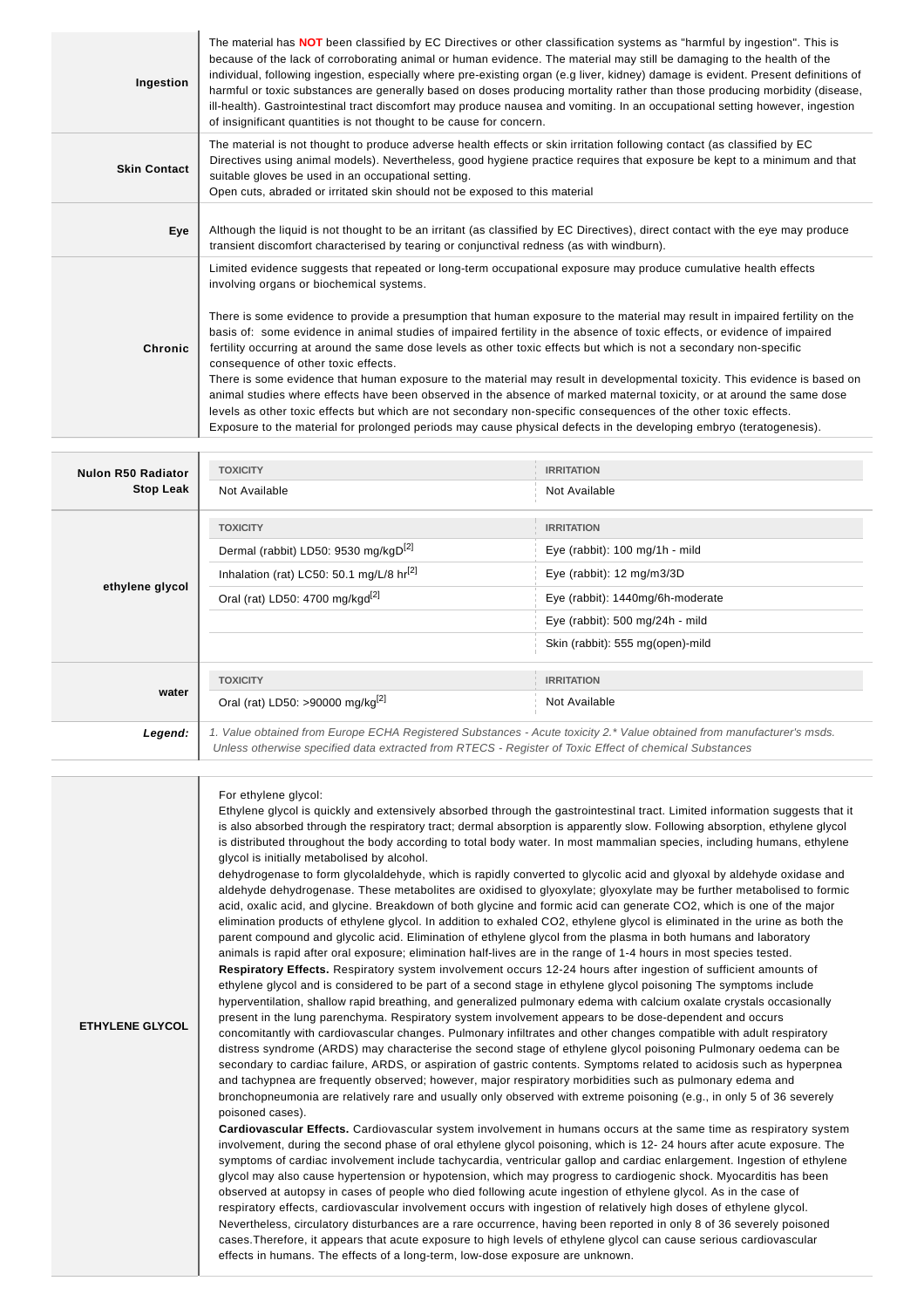|                       | Gastrointestinal Effects. Nausea, vomiting with or without blood, pyrosis, and abdominal cramping and pain are common<br>early effects of acute ethylene glycol ingestion. Acute effects of ethylene glycol ingestion in one patient included<br>intermittent diarrhea and abdominal pain, which were attributed to mild colonic ischaemia; severe abdominal pain<br>secondary to colonic stricture and perforation developed 3 months after ingestion, and histology of the resected colon<br>showed birefringent crystals highly suggestive of oxalate deposition.<br>Musculoskeletal Effects. Reported musculoskeletal effects in cases of acute ethylene glycol poisoning have included<br>diffuse muscle tenderness and myalgias associated with elevated serum creatinine phosphokinase levels, and myoclonic<br>jerks and tetanic contractions associated with hypocalcaemia.<br><b>Hepatic Effects.</b> Central hydropic or fatty degeneration, parenchymal necrosis, and calcium oxalate crystals in the liver<br>have been observed at autopsy in cases of people who died following acute ingestion of ethylene glycol.<br>Renal Effects. Adverse renal effects after ethylene glycol ingestion in humans can be observed during the third stage of<br>ethylene glycol toxicity 24-72 hours after acute exposure. The hallmark of renal toxicity is the presence of birefringent<br>calcium oxalate monohydrate crystals deposited in renal tubules and their presence in urine after ingestion of relatively<br>high amounts of ethylene glycol. Other signs of nephrotoxicity can include tubular cell degeneration and necrosis and<br>tubular interstitial inflammation. If untreated, the degree of renal damage caused by high doses of ethylene glycol<br>progresses and leads to haematuria, proteinuria, decreased renal function, oliguria, anuria, and ultimately renal failure.<br>These changes in the kidney are linked to acute tubular necrosis but normal or near normal renal function can return with<br>adequate supportive therapy.<br>Metabolic Effects. One of the major adverse effects following acute oral exposure of humans to ethylene glycol<br>involves metabolic changes. These changes occur as early as 12 hours after ethylene glycol exposure. Ethylene glycol<br>intoxication is accompanied by metabolic acidosis which is manifested by decreased pH and bicarbonate content of<br>serum and other bodily fluids caused by accumulation of excess glycolic acid. Other characteristic metabolic effects of<br>ethylene glycol poisoning are increased serum anion gap, increased osmolal gap, and hypocalcaemia. Serum anion gap is<br>calculated from concentrations of sodium, chloride, and bicarbonate, is normally 12-16 mM, and is typically elevated<br>after ethylene glycol ingestion due to increases in unmeasured metabolite anions (mainly glycolate).<br>Neurological Effects: Adverse neurological reactions are among the first symptoms to appear in humans after ethylene<br>glycol ingestion. These early neurotoxic effects are also the only symptoms attributed to unmetabolised ethylene glycol.<br>Together with metabolic changes, they occur during the period of 30 minutes to 12 hours after exposure and are<br>considered to be part of the first stage in ethylene glycol intoxication. In cases of acute intoxication, in which a large<br>amount of ethylene glycol is ingested over a very short time period, there is a progression of neurological manifestations<br>which, if not treated, may lead to generalized seizures and coma. Ataxia, slurred speech, confusion, and somnolence are<br>common during the initial phase of ethylene glycol intoxication as are irritation, restlessness, and disorientation. Cerebral<br>edema and crystalline deposits of calcium oxalate in the walls of small blood vessels in the brain were found at autopsy<br>in people who died after acute ethylene glycol ingestion.<br>Effects on cranial nerves appear late (generally 5-20 days post-ingestion), are relatively rare, and according to some<br>investigators constitute a fourth, late cerebral phase in ethylene glycol intoxication. Clinical manifestations of the cranial<br>neuropathy commonly involve lower motor neurons of the facial and bulbar nerves and are reversible over many months.<br>Reproductive Effects: Reproductive function after intermediate-duration oral exposure to ethylene glycol has been<br>tested in three multi-generation studies (one in rats and two in mice) and several shorter studies (15-20 days in rats and<br>mice). In these studies, effects on fertility, foetal viability, and male reproductive organs were observed in mice, while<br>the only effect in rats was an increase in gestational duration.<br>Developmental Effects: The developmental toxicity of ethylene glycol has been assessed in several acute-duration<br>studies using mice, rats, and rabbits. Available studies indicate that malformations, especially skeletal malformations<br>occur in both mice and rats exposed during gestation; mice are apparently more sensitive to the developmental effects<br>of ethylene glycol. Other evidence of embyrotoxicity in laboratory animals exposed to ethylene glycol exposure includes<br>reduction in foetal body weight.<br><b>Cancer:</b> No studies were located regarding cancer effects in humans or animals after dermal exposure to ethylene<br>glycol.<br>Genotoxic Effects: Studies in humans have not addressed the genotoxic effects of ethylene glycol. However,<br>available in vivo and in vitro laboratory studies provide consistently negative genotoxicity results for ethylene glycol.<br>[Estimated Lethal Dose (human) 100 ml; RTECS quoted by Orica] Substance is reproductive effector in rats (birth<br>defects). Mutagenic to rat cells. |                 |   |
|-----------------------|--------------------------------------------------------------------------------------------------------------------------------------------------------------------------------------------------------------------------------------------------------------------------------------------------------------------------------------------------------------------------------------------------------------------------------------------------------------------------------------------------------------------------------------------------------------------------------------------------------------------------------------------------------------------------------------------------------------------------------------------------------------------------------------------------------------------------------------------------------------------------------------------------------------------------------------------------------------------------------------------------------------------------------------------------------------------------------------------------------------------------------------------------------------------------------------------------------------------------------------------------------------------------------------------------------------------------------------------------------------------------------------------------------------------------------------------------------------------------------------------------------------------------------------------------------------------------------------------------------------------------------------------------------------------------------------------------------------------------------------------------------------------------------------------------------------------------------------------------------------------------------------------------------------------------------------------------------------------------------------------------------------------------------------------------------------------------------------------------------------------------------------------------------------------------------------------------------------------------------------------------------------------------------------------------------------------------------------------------------------------------------------------------------------------------------------------------------------------------------------------------------------------------------------------------------------------------------------------------------------------------------------------------------------------------------------------------------------------------------------------------------------------------------------------------------------------------------------------------------------------------------------------------------------------------------------------------------------------------------------------------------------------------------------------------------------------------------------------------------------------------------------------------------------------------------------------------------------------------------------------------------------------------------------------------------------------------------------------------------------------------------------------------------------------------------------------------------------------------------------------------------------------------------------------------------------------------------------------------------------------------------------------------------------------------------------------------------------------------------------------------------------------------------------------------------------------------------------------------------------------------------------------------------------------------------------------------------------------------------------------------------------------------------------------------------------------------------------------------------------------------------------------------------------------------------------------------------------------------------------------------------------------------------------------------------------------------------------------------------------------------------------------------------------------------------------------------------------------------------------------------------------------------------------------------------------------------------------------------------------------------------------------------------------------------------------------------------------------------------------------------------------------------------------------------------------------------------------------------------------------------------------------------------------------------------------------------------------------------------------------------------------------------------------------------------------------------------------------------------------------------------------------------------------------------------------------------------------------------------------------------------------------------------------------------------------------------------------------------------------------------------------------------------------------------------------------------------------------------------------------------------------------------------------------------------------------------------------------------------------------------------------------------------------------------------------------------------------------------------------------------------------------------------------------------------------------------------------------------------------------------------------------------------------------------------------|-----------------|---|
|                       |                                                                                                                                                                                                                                                                                                                                                                                                                                                                                                                                                                                                                                                                                                                                                                                                                                                                                                                                                                                                                                                                                                                                                                                                                                                                                                                                                                                                                                                                                                                                                                                                                                                                                                                                                                                                                                                                                                                                                                                                                                                                                                                                                                                                                                                                                                                                                                                                                                                                                                                                                                                                                                                                                                                                                                                                                                                                                                                                                                                                                                                                                                                                                                                                                                                                                                                                                                                                                                                                                                                                                                                                                                                                                                                                                                                                                                                                                                                                                                                                                                                                                                                                                                                                                                                                                                                                                                                                                                                                                                                                                                                                                                                                                                                                                                                                                                                                                                                                                                                                                                                                                                                                                                                                                                                                                                                                                                                                                                                                                                                                                                                                                                                                                                                                                                                                                                                                                                                                      |                 |   |
| <b>WATER</b>          | No significant acute toxicological data identified in literature search.                                                                                                                                                                                                                                                                                                                                                                                                                                                                                                                                                                                                                                                                                                                                                                                                                                                                                                                                                                                                                                                                                                                                                                                                                                                                                                                                                                                                                                                                                                                                                                                                                                                                                                                                                                                                                                                                                                                                                                                                                                                                                                                                                                                                                                                                                                                                                                                                                                                                                                                                                                                                                                                                                                                                                                                                                                                                                                                                                                                                                                                                                                                                                                                                                                                                                                                                                                                                                                                                                                                                                                                                                                                                                                                                                                                                                                                                                                                                                                                                                                                                                                                                                                                                                                                                                                                                                                                                                                                                                                                                                                                                                                                                                                                                                                                                                                                                                                                                                                                                                                                                                                                                                                                                                                                                                                                                                                                                                                                                                                                                                                                                                                                                                                                                                                                                                                                             |                 |   |
| <b>Acute Toxicity</b> | $\circ$                                                                                                                                                                                                                                                                                                                                                                                                                                                                                                                                                                                                                                                                                                                                                                                                                                                                                                                                                                                                                                                                                                                                                                                                                                                                                                                                                                                                                                                                                                                                                                                                                                                                                                                                                                                                                                                                                                                                                                                                                                                                                                                                                                                                                                                                                                                                                                                                                                                                                                                                                                                                                                                                                                                                                                                                                                                                                                                                                                                                                                                                                                                                                                                                                                                                                                                                                                                                                                                                                                                                                                                                                                                                                                                                                                                                                                                                                                                                                                                                                                                                                                                                                                                                                                                                                                                                                                                                                                                                                                                                                                                                                                                                                                                                                                                                                                                                                                                                                                                                                                                                                                                                                                                                                                                                                                                                                                                                                                                                                                                                                                                                                                                                                                                                                                                                                                                                                                                              | Carcinogenicity | O |
|                       |                                                                                                                                                                                                                                                                                                                                                                                                                                                                                                                                                                                                                                                                                                                                                                                                                                                                                                                                                                                                                                                                                                                                                                                                                                                                                                                                                                                                                                                                                                                                                                                                                                                                                                                                                                                                                                                                                                                                                                                                                                                                                                                                                                                                                                                                                                                                                                                                                                                                                                                                                                                                                                                                                                                                                                                                                                                                                                                                                                                                                                                                                                                                                                                                                                                                                                                                                                                                                                                                                                                                                                                                                                                                                                                                                                                                                                                                                                                                                                                                                                                                                                                                                                                                                                                                                                                                                                                                                                                                                                                                                                                                                                                                                                                                                                                                                                                                                                                                                                                                                                                                                                                                                                                                                                                                                                                                                                                                                                                                                                                                                                                                                                                                                                                                                                                                                                                                                                                                      |                 |   |

 $\overline{\phantom{0}}$ **Skin I**rritation/Corrosion **Reproductivity**  $\circledcirc$ **Serious Eye STOT - Single**  $\odot$  $\circlearrowright$ **Damage/Irritation Exposure Respiratory or Skin STOT - Repeated**  $\circledcirc$  $\circ$ **sensitisation Exposure Mutagenicity Aspiration Hazard**  $\odot$ 

**Legend:** ◆ - Data required to make classification available – Data available but does not fill the criteria for classification

 $\bigcirc$  – Data Not Available to make classification

# **SECTION 12 ECOLOGICAL INFORMATION**

**Toxicity**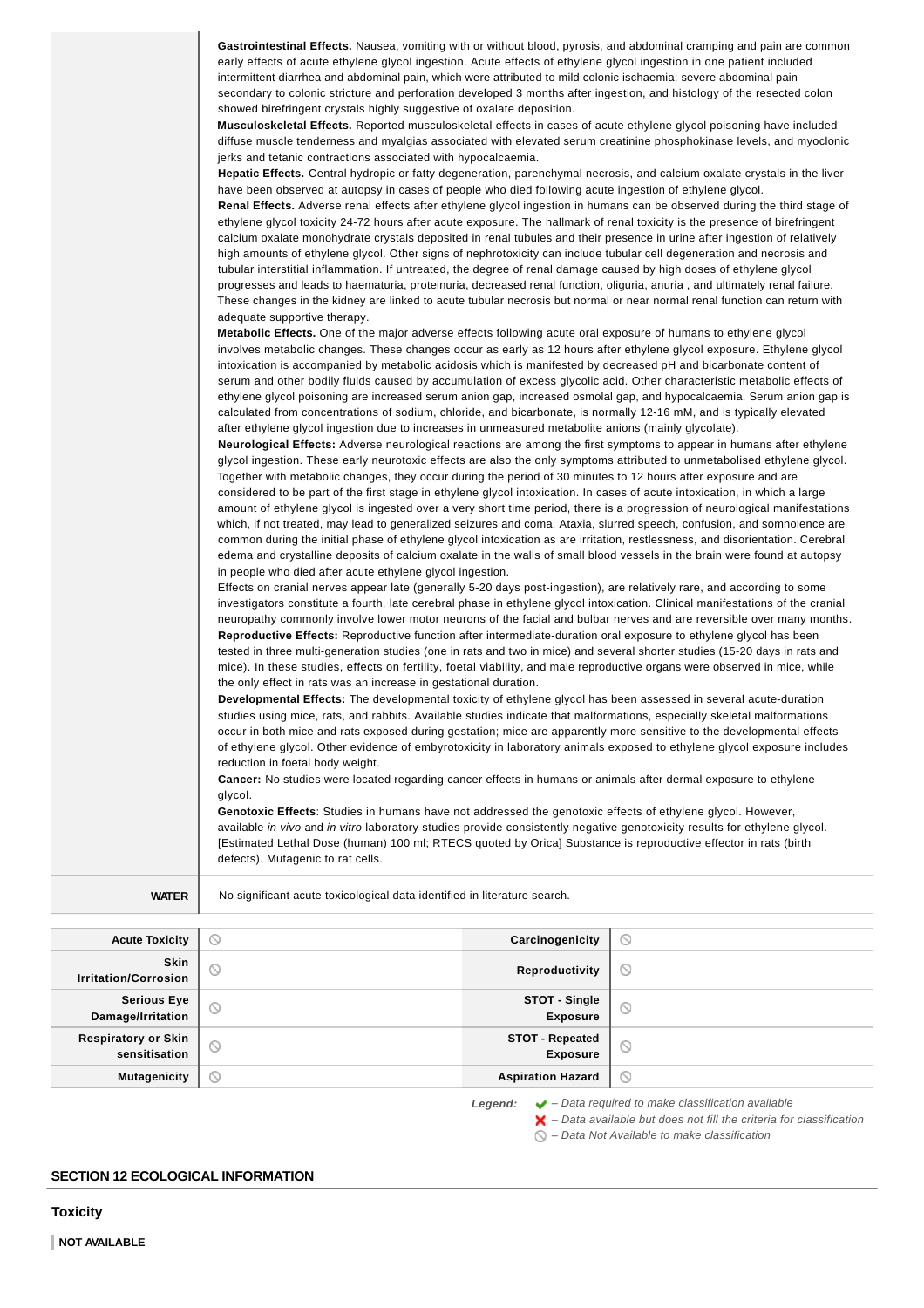| Ingredient                                                   | Endpoint      | <b>Test Duration</b> | <b>Effect</b> | Value         | <b>Species</b> | <b>BCF</b>    |
|--------------------------------------------------------------|---------------|----------------------|---------------|---------------|----------------|---------------|
| ethylene glycol                                              | Not Available | Not Available        | Not Available | Not Available | Not Available  | Not Available |
| performance additives                                        | Not Available | Not Available        | Not Available | Not Available | Not Available  | Not Available |
| water                                                        | Not Available | Not Available        | Not Available | Not Available | Not Available  | Not Available |
| <b>NOTE: Manufacturer</b><br>has supplied full<br>ingredient | Not Available | Not Available        | Not Available | Not Available | Not Available  | Not Available |
| information for<br><b>CHEMWATCH</b><br>assessment.           | Not Available | Not Available        | Not Available | Not Available | Not Available  | Not Available |

#### **DO NOT** discharge into sewer or waterways.

#### **Persistence and degradability**

| Ingredient      | Persistence: Water/Soil     | Persistence: Air              |
|-----------------|-----------------------------|-------------------------------|
| ethylene glycol | LOW (Half-life $= 24$ days) | LOW (Half-life $=$ 3.46 days) |
| water           | LOW.                        | LOW                           |

#### **Bioaccumulative potential**

| Ingredient      | <b>Bioaccumulation</b> |
|-----------------|------------------------|
| ethylene glycol | LOW (BCF = $200$ )     |
| water           | LOW (LogKOW = -1.38)   |

#### **Mobility in soil**

| Ingredient      | <b>Mobility</b>      |
|-----------------|----------------------|
| ethylene glycol | $HIGH (KOC = 1)$     |
| water           | LOW ( $KOC = 14.3$ ) |

## **SECTION 13 DISPOSAL CONSIDERATIONS**

#### **Waste treatment methods**

|                            | Recycle wherever possible.<br>▶ Consult manufacturer for recycling options or consult local or regional waste management authority for disposal if no |
|----------------------------|-------------------------------------------------------------------------------------------------------------------------------------------------------|
| <b>Product / Packaging</b> | suitable treatment or disposal facility can be identified.                                                                                            |
| disposal                   | ▶ Dispose of by: burial in a land-fill specifically licenced to accept chemical and / or pharmaceutical wastes or incineration in                     |
|                            | a licenced apparatus (after admixture with suitable combustible material).                                                                            |
|                            | ▶ Decontaminate empty containers. Observe all label safeguards until containers are cleaned and destroyed.                                            |
|                            |                                                                                                                                                       |

## **SECTION 14 TRANSPORT INFORMATION**

#### **Labels Required**

| <b>Marine</b> | <b>NO</b>         |
|---------------|-------------------|
|               | Not<br>Applicable |

#### **Land transport (ADG): NOT REGULATED FOR TRANSPORT OF DANGEROUS GOODS**

## **Air transport (ICAO-IATA / DGR): NOT REGULATED FOR TRANSPORT OF DANGEROUS GOODS**

## **Sea transport (IMDG-Code / GGVSee): NOT REGULATED FOR TRANSPORT OF DANGEROUS GOODS**

## **Transport in bulk according to Annex II of MARPOL 73 / 78 and the IBC code**

| <b>Source</b>                                                                                      | Ingredient      | <b>Pollution Category</b> |
|----------------------------------------------------------------------------------------------------|-----------------|---------------------------|
| IMO MARPOL 73/78<br>(Annex II) - List of<br>Noxious Liquid<br>Substances Carried in<br><b>Bulk</b> | ethylene glycol | $\checkmark$              |

#### **SECTION 15 REGULATORY INFORMATION**

## **Safety, health and environmental regulations / legislation specific for the substance or mixture**

#### **ETHYLENE GLYCOL(107-21-1) IS FOUND ON THE FOLLOWING REGULATORY LISTS**